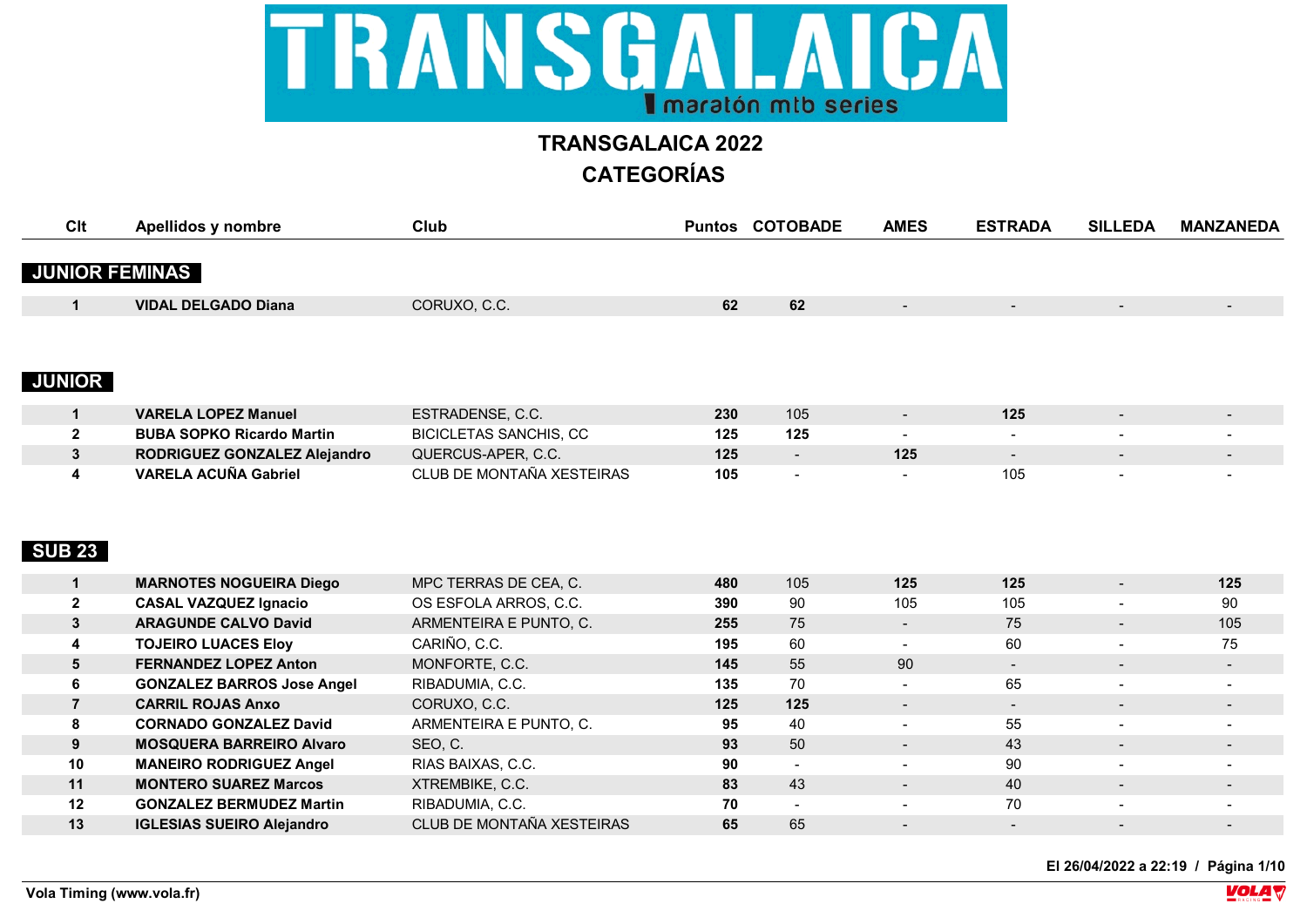

| Clt | Apellidos y nombre             | Club                   | Puntos | <b>COTOBADE</b> | <b>AMES</b> | <b>ESTRADA</b> | <b>SILLEDA</b>           | MANZANEDA |
|-----|--------------------------------|------------------------|--------|-----------------|-------------|----------------|--------------------------|-----------|
|     |                                |                        |        |                 |             |                |                          |           |
| 14  | <b>LAMAS SUAREZ Pablo</b>      | MONTENEME, C. C.       | 50     |                 | $\sim$      | 50             | $\overline{\phantom{a}}$ | $\sim$    |
| 15  | <b>MONTEAGUDO AIDO Nicolas</b> | ARMENTEIRA E PUNTO, C. | 46     | 46              |             |                |                          |           |
| 16  | <b>GRANDAL LAMA Lucas</b>      | ESMELLE, C.            | 46     |                 | $\sim$      | 46             | $\overline{\phantom{a}}$ | $\sim$    |
|     |                                |                        |        |                 |             |                |                          |           |

## **ELITE FEMINAS**

| <b>FERNANDEZ REY Desiree</b>  | RIBADUMIA, C.C.        | 605 | 105 | 125 | 125 | 125 | 125 |
|-------------------------------|------------------------|-----|-----|-----|-----|-----|-----|
| <b>MON SEIJAS Veronica</b>    | EXTOL MTB TEAM. C.D.   | 457 | 90  | 52  | 105 | 105 | 105 |
| <b>MARTINEZ ALVAREZ Maria</b> | ARMENTEIRA E PUNTO, C. | 210 | 75  | 45  |     | 90  |     |
| <b>ORTEGA AGUILAR Eva</b>     | EXTOL MTB TEAM. C.D.   | 125 | 125 |     |     |     |     |

## **ELITE**

|              | <b>MARQUEZ FERNANDEZ Brandan</b> | V BIKE TEAM, C.               | 490 | 65     | 70                       | 125                      | 125                      | 105                      |
|--------------|----------------------------------|-------------------------------|-----|--------|--------------------------|--------------------------|--------------------------|--------------------------|
| $\mathbf{2}$ | <b>ALVAREZ ALONSO Diego</b>      | CICLISMO OIENSE, A. R.        | 425 | 50     | 125                      | 70                       | 90                       | 90                       |
| 3            | <b>PAZ CARRAMAL Manuel</b>       | ARMENTEIRA E PUNTO, C.        | 267 | 31     | 90                       | 46                       | 40                       | 60                       |
| 4            | <b>GONZALEZ CARRERA Samuel</b>   | MAIS QUE BICIS, C.C.          | 243 | 33     | 105                      | 105                      | $\sim$                   | $\overline{\phantom{0}}$ |
| 5            | PICO BOUZA Yago                  | VILALBA-AS PONTES, C.C.       | 204 | 29     | $\blacksquare$           | 50                       | 55                       | 70                       |
| 6            | <b>BUSTO RAMOS Javier</b>        | EXTOL MTB TEAM, C.D.          | 195 | 90     | $\sim$                   | $\overline{\phantom{0}}$ | 105                      | $\overline{\phantom{0}}$ |
|              | <b>PEREZ CONDE Jose Maria</b>    | O GROVE, C.C.                 | 190 | 27     | 65                       | 55                       | 43                       | $\blacksquare$           |
| 8            | PIÑEIRO LOPEZ Manuel             | MTC TEAM, C.                  | 186 | 46     | $\sim$                   | 75                       | 65                       | $\sim$                   |
| 9            | <b>GONZALEZ EXPOSITO Estefan</b> | <b>BURGAS BIKE TEAM, C.D.</b> | 185 | 60     | $\blacksquare$           | $\overline{\phantom{a}}$ | $\blacksquare$           | 125                      |
| 10           | <b>FRANCO ALVEREZ Abel</b>       | EXTOL MTB TEAM, C.D.          | 175 | 40     | $\overline{\phantom{0}}$ | $\overline{\phantom{0}}$ | 60                       | 75                       |
| 11           | <b>DIDYCH Eduard</b>             | <b>GRAFICAS LAR, P.C.</b>     | 171 | $\sim$ | $\blacksquare$           | 60                       | 46                       | 65                       |
| 12           | <b>RAÑA FUENTES Ivan</b>         | TAMBRE BIKE, C.C.             | 165 | 35     | 75                       |                          | $\overline{\phantom{0}}$ | 55                       |
| 13           | <b>PUNZON HERRERO Jorge</b>      | COSMOS, C.D.                  | 160 | 70     | $\sim$                   | 90                       | $\overline{\phantom{0}}$ | $\blacksquare$           |
| 14           | LUSQUIÑOS DIZ Sergio             | FORNELOS DE MONTES, A. D.     | 150 | 26     | 43                       |                          | 31                       | 50                       |

**El 26/04/2022 a 22:19 / Página 2/10**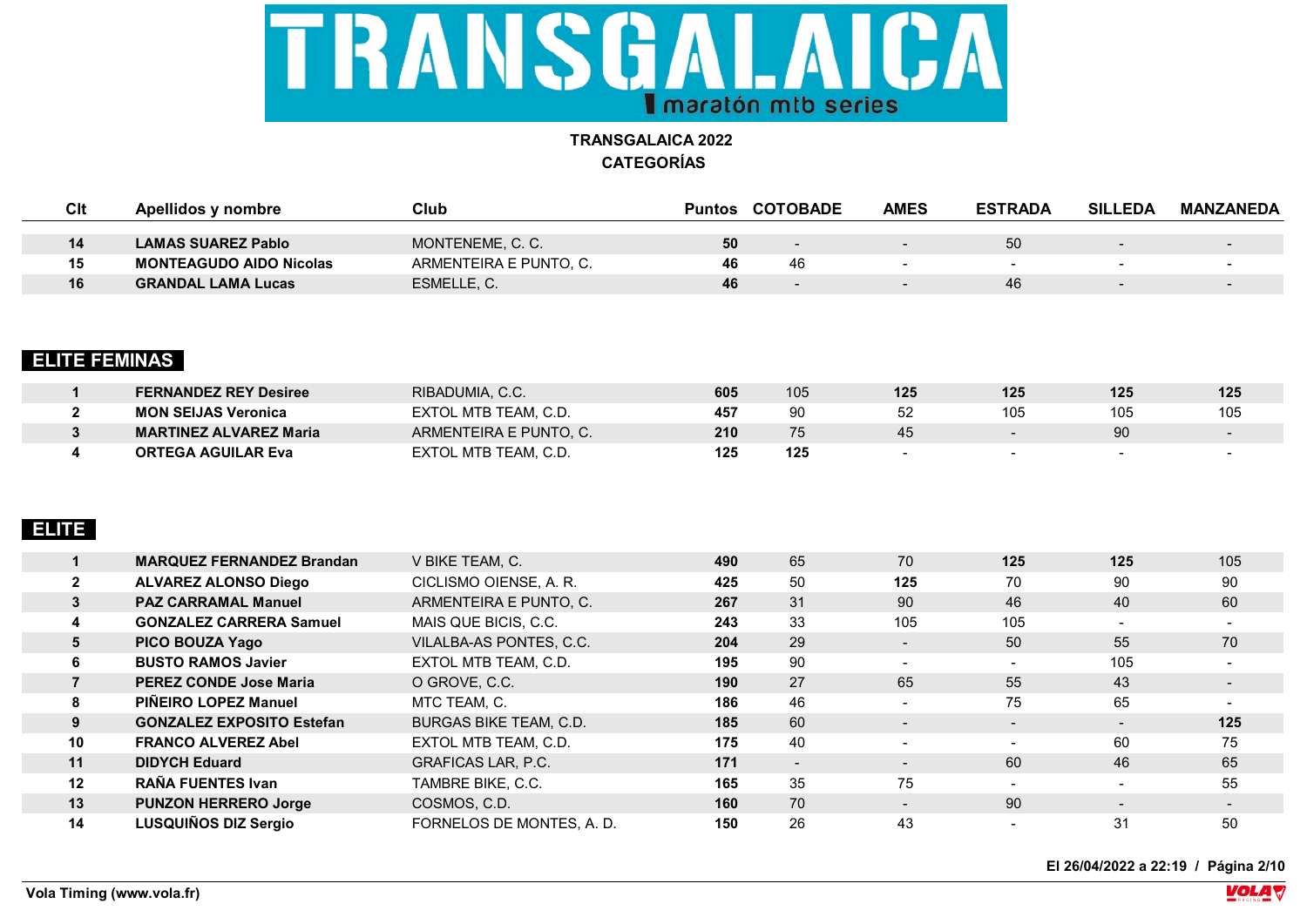

| Clt | Apellidos y nombre                    | <b>Club</b>                   |     | <b>Puntos COTOBADE</b>   | <b>AMES</b>              | <b>ESTRADA</b>           | <b>SILLEDA</b>           | <b>MANZANEDA</b> |
|-----|---------------------------------------|-------------------------------|-----|--------------------------|--------------------------|--------------------------|--------------------------|------------------|
|     |                                       |                               |     |                          |                          |                          |                          |                  |
| 15  | <b>CUNDINS ORONS Ruben</b>            | MONTENEME, C. C.              | 146 | 25                       | 50                       | 36                       | 35                       | $\sim$           |
| 16  | <b>ALANIS ABELAIRA Alberto</b>        | <b>BURGAS BIKE TEAM, C.D.</b> | 145 | 75                       |                          |                          | 70                       |                  |
| 17  | <b>QUINTANS CASTINEIRAS Ruben</b>     | <b>FUNDEFRENOS C.C.</b>       | 143 | 28                       | $\blacksquare$           | 65                       | 50                       | $\sim$           |
| 18  | <b>PENA OTERO Roberto</b>             | VILALBA-AS PONTES, C.C.       | 142 | $\overline{\phantom{a}}$ | 36                       | 31                       | 29                       | 46               |
| 19  | <b>FERNANDEZ OBENZA Yago</b>          | EXTOL MTB TEAM, C.D.          | 130 | 55                       | $\blacksquare$           | $\overline{\phantom{a}}$ | 75                       |                  |
| 20  | <b>DEAÑO CAJIDE Ruben</b>             | <b>OURENSE TERMAL, C.C.</b>   | 125 | 125                      | $\blacksquare$           |                          |                          |                  |
| 21  | <b>REY DIEGUEZ Fernando</b>           | EXTOL MTB TEAM, C.D.          | 120 | $\blacksquare$           | 46                       | 38                       | 36                       |                  |
| 22  | <b>SENDIN RAMOS Brais</b>             | MACEDA, C.C.                  | 105 | 105                      | $\blacksquare$           | $\overline{\phantom{0}}$ |                          |                  |
| 23  | <b>MOLDES BUCETA David</b>            | ARMENTEIRA E PUNTO, C.        | 105 | $\blacksquare$           | $\blacksquare$           | 33                       | 34                       | 38               |
| 24  | <b>RIVAS PRADO Alberto</b>            | BICICLISTAS GALEGOS, A.D.     | 102 | $\blacksquare$           | 31                       | 28                       |                          | 43               |
| 25  | <b>JUSTO VILLANUEVA Oscar</b>         | RIAS BAIXAS, C.C.             | 90  | 30                       | 60                       | $\sim$                   | $\blacksquare$           | $\sim$           |
| 26  | <b>HENRIQUEZ REINOSO Jose Enrique</b> | X BIKES, C.C.                 | 79  | 36                       | $\blacksquare$           | 43                       | $\blacksquare$           |                  |
| 27  | <b>PEREIRA GARCIA Jose Luis</b>       | CLUB DE MONTAÑA XESTEIRAS     | 75  | $\blacksquare$           | 40                       | 35                       | $\blacksquare$           |                  |
| 28  | <b>NUNEZ VIDAL Manuel</b>             | ARMENTEIRA E PUNTO, C.        | 72  |                          | 38                       | 34                       | $\overline{a}$           |                  |
| 29  | <b>HERRAEZ GONZALEZ Daniel</b>        | CLUB DE MONTAÑA XESTEIRAS     | 70  | 32                       | $\sim$                   | $\sim$                   | 38                       | $\sim$           |
| 30  | <b>RIVAS PRADO Alain</b>              | BICICLISTAS GALEGOS, A.D.     | 67  | $\overline{\phantom{a}}$ | 35                       | 32                       |                          |                  |
| 31  | <b>MONTEAGUDO TRONCOSO David</b>      | ARMENTEIRA E PUNTO, C.        | 62  | $\overline{\phantom{a}}$ | $\blacksquare$           | 29                       | 33                       |                  |
| 32  | <b>BLANCO MENDEZ Jorge</b>            | AVELAIÑAS, C.C.               | 59  | $\blacksquare$           |                          | 27                       | 32                       |                  |
| 33  | <b>MALGA PAZ Alberto</b>              | VAGALUME, C.                  | 56  | $\overline{\phantom{a}}$ | $\blacksquare$           | 26                       | 30                       | $\sim$           |
| 34  | <b>GESTO VILAS Alexis</b>             | MONTENEME, C. C.              | 55  | $\overline{\phantom{a}}$ | 55                       |                          |                          |                  |
| 35  | <b>CALVIÑO FROIZ Breogan</b>          | BTT TROTACUMES, C.            | 53  | $\blacksquare$           | $\blacksquare$           | 25                       | 28                       | $\sim$           |
| 36  | <b>FERNANDEZ CASAL David</b>          | NARON, C.C.                   | 43  | 43                       |                          |                          |                          |                  |
| 37  | <b>NOVO LOPEZ Manuel</b>              | CAMBRE, C.C.                  | 40  | $\blacksquare$           | $\blacksquare$           | 40                       | $\overline{\phantom{a}}$ | $\sim$           |
| 38  | <b>GRANDIO LOPEZ Marcos</b>           | BTTEIROS COVA DA SERPE, C.    | 40  |                          |                          |                          |                          | 40               |
| 39  | <b>LIÑARES CUENCE Pablo</b>           | CLUB DE MONTAÑA XESTEIRAS     | 38  | 38                       | $\overline{\phantom{a}}$ | $\overline{\phantom{a}}$ | $\overline{\phantom{a}}$ |                  |
| 40  | <b>FERNANDEZ VIDAL Porfirio</b>       | ARMENTEIRA E PUNTO, C.        | 36  |                          |                          |                          |                          | 36               |
| 41  | <b>LORES ROMAY Jacobo</b>             | ARMENTEIRA E PUNTO, C.        | 35  | $\blacksquare$           |                          |                          |                          | 35               |
| 42  | <b>GONZALEZ GENDE Alejandro</b>       | MONTENEME, C. C.              | 34  | 34                       | $\blacksquare$           |                          |                          |                  |
| 43  | <b>CORA PIÑON Diego</b>               | <b>GRAFICAS LAR, P.C.</b>     | 34  |                          | 34                       |                          |                          |                  |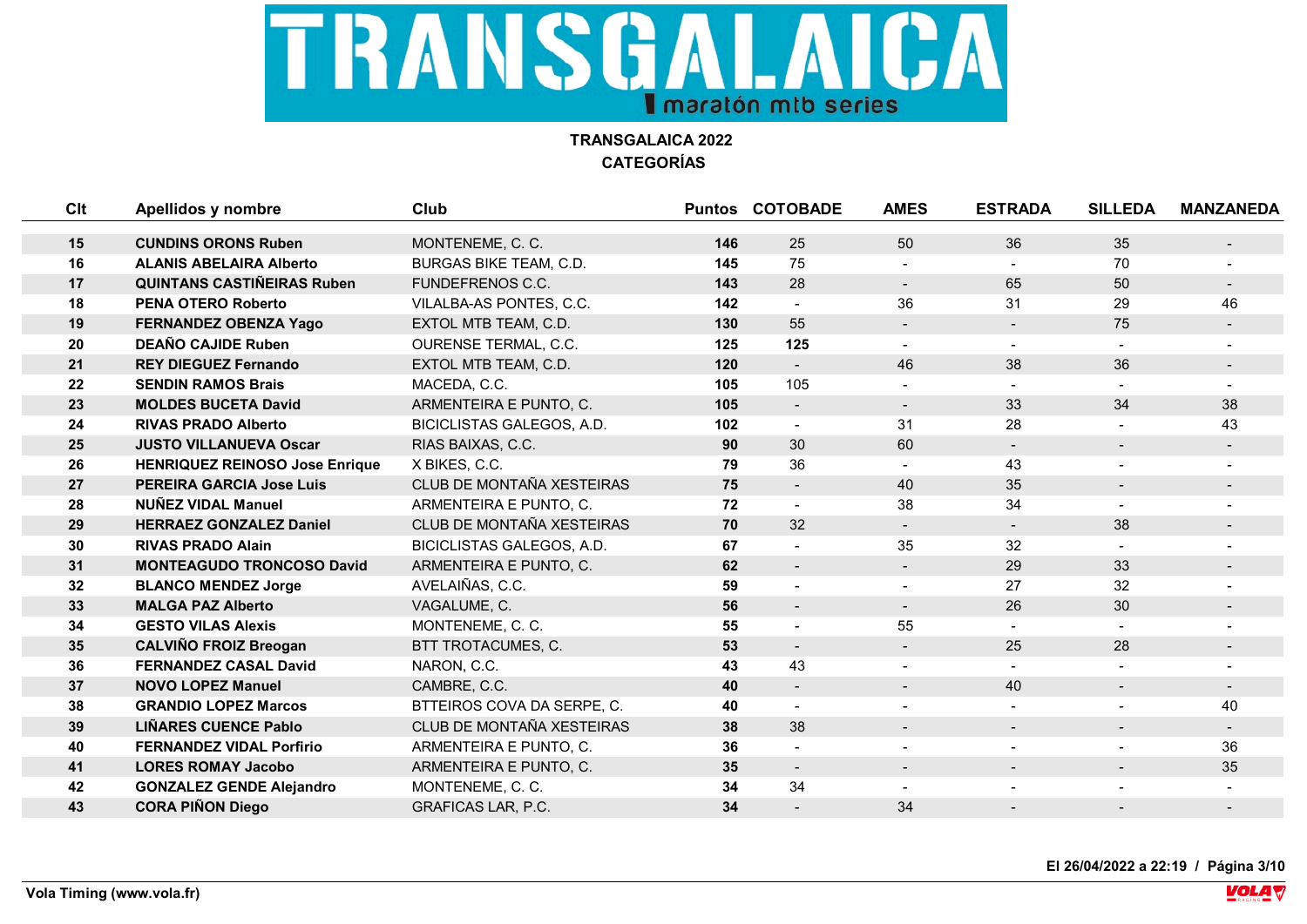

| Clt | Apellidos y nombre                | Club                          |    | <b>Puntos COTOBADE</b>   | <b>AMES</b> | <b>ESTRADA</b>           | <b>SILLEDA</b>           | <b>MANZANEDA</b> |
|-----|-----------------------------------|-------------------------------|----|--------------------------|-------------|--------------------------|--------------------------|------------------|
|     |                                   |                               |    |                          |             |                          |                          |                  |
| 44  | <b>MARTINEZ AMADO Cristobal</b>   | MONTENEME, C. C.              | 33 | $\overline{\phantom{a}}$ | 33          | $\sim$                   | $\overline{\phantom{0}}$ | $\sim$           |
| 45  | <b>RODRIGUEZ ALFONSO Roberto</b>  | ARMENTEIRA E PUNTO, C.        | 32 | . .                      | 32          | $\overline{\phantom{0}}$ | $\overline{\phantom{0}}$ |                  |
| 46  | <b>CASTROMAN TARRIO Martin</b>    | <b>FUNDEFRENOS C.C.</b>       | 30 | $\overline{\phantom{0}}$ | 30          | $\sim$                   | $\qquad \qquad$          | $\sim$           |
| 47  | <b>FERNANDEZ SCHEDLER Dominik</b> | <b>BURGAS BIKE TEAM, C.D.</b> | 30 | $\overline{\phantom{a}}$ | $\sim$      | 30                       | $\overline{\phantom{0}}$ |                  |
| 48  | <b>BARREIRO RODRIGUEZ Pablo</b>   | SPEEDCROSS, C.                | 29 | $\sim$                   | 29          | $\blacksquare$           | $\overline{\phantom{a}}$ | $\sim$           |
| 49  | VILARIÑO SILVA Jorge              | EXTOL MTB TEAM, C.D.          | 27 |                          |             | $\sim$                   | 27                       |                  |
| 50  | <b>COSTOYA RODRIGUEZ Sergio</b>   | BTT TRASDEZA, C.              | 26 | $\overline{\phantom{a}}$ |             | $\sim$                   | 26                       |                  |
| 51  | <b>PARDO MEIJOME Angel</b>        | MONTES DO DEZA, C.C.          | 25 |                          |             |                          | 25                       |                  |

#### **MASTER FEMINAS**

| <b>MUNOZ NARCISO Rebeca</b>           | CLUB DE MONTAÑA XESTEIRAS     | 565 | 125              | 105                      | 125                      | 105                      | 105    |
|---------------------------------------|-------------------------------|-----|------------------|--------------------------|--------------------------|--------------------------|--------|
| <b>BLANCO DOSIL Silvia</b>            | AVELAIÑAS, C.C.               | 450 | 75               | 125                      |                          | 125                      | 125    |
| DA SILVA SOUSA Sofia De Jesus         | OS MOSQUETEIROS, C.C          | 195 | 90               | $\sim$                   | 105                      | $\overline{\phantom{0}}$ | $\sim$ |
| <b>TABORDA RUBIO Johana Alejandra</b> | BUEU, C.C.                    | 180 | $\sim$           | $\overline{\phantom{0}}$ | $\overline{\phantom{0}}$ | 90                       | 90     |
| <b>GONZALEZ CUÑA Ana Maria</b>        | EDUARDO CHOZAS P.C.           | 150 | 105 <sub>1</sub> | 45                       |                          | $\overline{\phantom{0}}$ | $\sim$ |
| <b>RODRIGUEZ VILLAR Cristina</b>      | BICICLETAS CHINQUENA R.T., C. | 110 | 35               |                          |                          | $\sim$                   | 75     |

## **MASTER 30**

| <b>GARCIA CASTANO Daniel</b>      | CLUB DE MONTAÑA XESTEIRAS     | 560 | 125 | 60  | 125                      | 125                      | 125                      |
|-----------------------------------|-------------------------------|-----|-----|-----|--------------------------|--------------------------|--------------------------|
| <b>VIDAL BARREIRO Gonzalo</b>     | CLUB DE MONTAÑA XESTEIRAS     | 340 | 70  | 75  | 90                       | $\overline{\phantom{a}}$ | 105                      |
| <b>SANCHEZ GONZALEZ Esteban</b>   | EXTOL MTB TEAM, C.D.          | 338 | 38  | 70  | 50                       | 90                       | 90                       |
| <b>CANOSA BOUZADA Jose Carlos</b> | CLUB DE MONTAÑA XESTEIRAS     | 268 | 43  |     | 75                       | 75                       | 75                       |
| <b>ACEBEDO CARPINTERO Daniel</b>  | <b>BURGAS BIKE TEAM, C.D.</b> | 240 | 55  | 55  | 60                       | 70                       | $\overline{\phantom{a}}$ |
| <b>GUERRA SECO Fernando</b>       | EXTOL MTB TEAM, C.D.          | 223 | 75  | 105 | $\overline{\phantom{0}}$ | 43                       |                          |
| <b>GOMEZ SANJURJO Daniel</b>      | SEIXO BRANCO, C.C.            | 217 | 25  | 32  | 40                       | 60                       | 60                       |

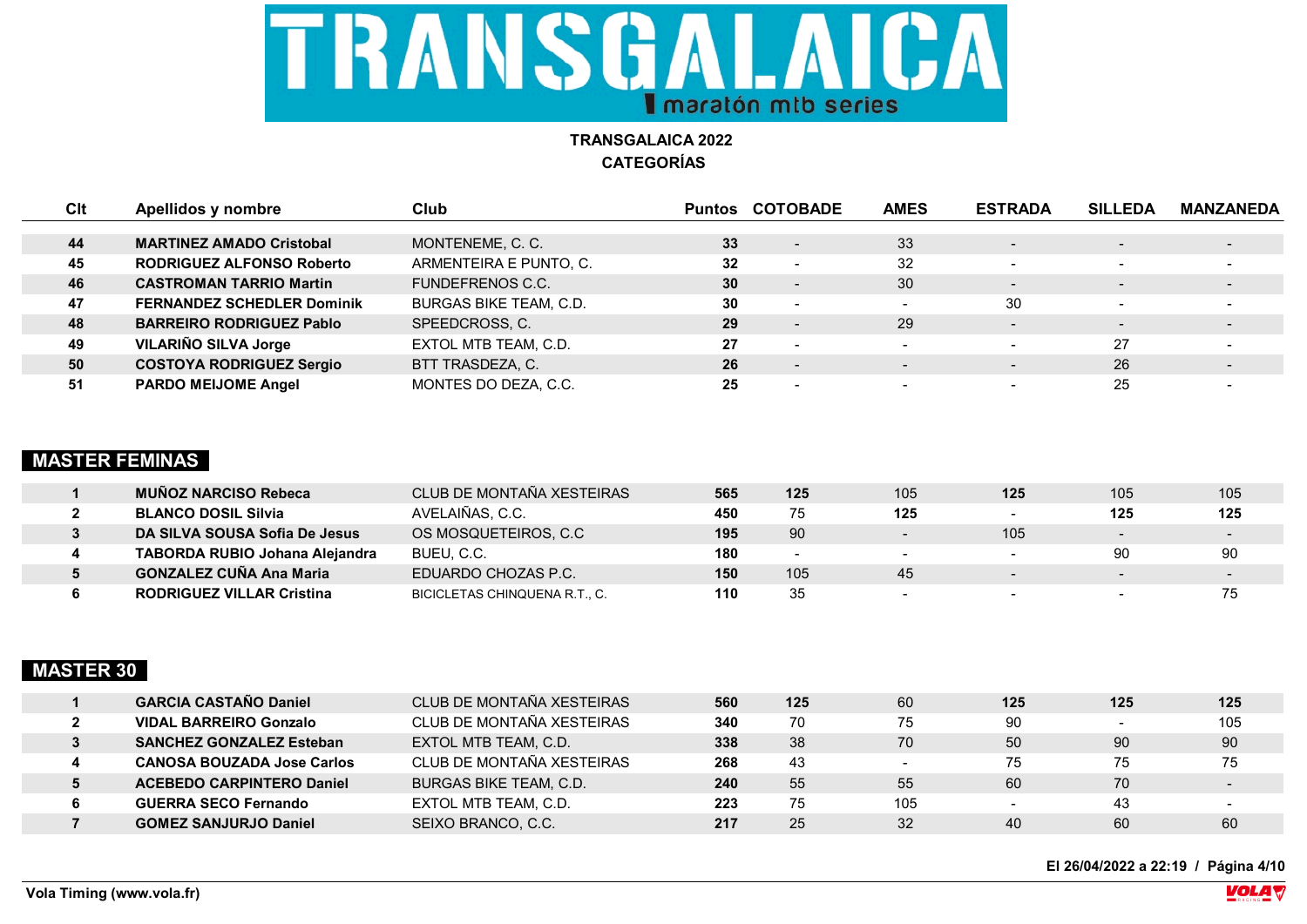

| Clt | Apellidos y nombre                 | Club                         |     | <b>Puntos COTOBADE</b> | <b>AMES</b>    | <b>ESTRADA</b> | <b>SILLEDA</b> | <b>MANZANEDA</b> |
|-----|------------------------------------|------------------------------|-----|------------------------|----------------|----------------|----------------|------------------|
|     | <b>CASUSO CASTRO Manuel</b>        |                              |     |                        |                |                |                |                  |
| 8   |                                    | CLUB DE MONTAÑA XESTEIRAS    | 215 | 90                     | 125            | $\blacksquare$ | $\blacksquare$ | $\sim$           |
| 9   | <b>DIOS RIOS Cristobal</b>         | CYCLING TEAM CABAÑAS, C.     | 195 |                        | 90             | 105            |                |                  |
| 10  | <b>CAO COSTOYA Javier</b>          | JARNACHAS, A.D.              | 194 | 27                     | 36             | 36             | 40             | 55               |
| 11  | <b>LOPEZ PILLADO Lazaro</b>        | EO, C.C.                     | 186 |                        | 35             | 46             | 55             | 50               |
| 12  | <b>IGLESIAS CARBALLO Pablo</b>     | SANOMEDIO, A.C.D.            | 170 |                        | 50             | 55             | 65             |                  |
| 13  | <b>GUERRA MAGAN Antonio</b>        | BIKESTRADA, P.C.             | 151 | 40                     | 46             | 65             |                |                  |
| 14  | <b>REY DOCAMPO Diego</b>           | TAMBRE BIKE, C.C.            | 138 | 33                     | $\blacksquare$ | $\blacksquare$ | 105            |                  |
| 15  | <b>CABADO PRADO Julio</b>          | FRIOL, C.C.                  | 117 |                        | 34             | 33             | 50             |                  |
| 16  | <b>PEREZ GONZALEZ Brais</b>        | BURGAS BIKE TEAM, C.D.       | 116 | 46                     |                | 70             |                |                  |
| 17  | <b>PEREZ FERNANDEZ Jorge</b>       | OS ESFOLA ARROS, C.C.        | 108 |                        |                | 43             | $\blacksquare$ | 65               |
| 18  | <b>GUERRA BLANCO Tito</b>          | CLUB DE MONTAÑA XESTEIRAS    | 106 |                        | 31             | $\sim$         | 32             | 43               |
| 19  | <b>PARADA FOLGAR Manuel Angel</b>  | CLUB DE MONTAÑA XESTEIRAS    | 105 | 105                    | $\blacksquare$ | $\blacksquare$ | $\blacksquare$ |                  |
| 20  | <b>MARIÑO ESTEVEZ Sergio</b>       | SANOMEDIO, A.C.D.            | 101 | 31                     | $\sim$         | $\sim$         | $\blacksquare$ | 70               |
| 21  | <b>FERNANDEZ LOPEZ Pablo</b>       | NARON, C.C.                  | 91  |                        | 25             | 30             | 36             |                  |
| 22  | <b>VARA FIDALGO Alberto</b>        | BURGAS BIKE TEAM, C.D.       | 80  |                        | $\blacksquare$ | $\blacksquare$ | 34             | 46               |
| 23  | <b>BAÑA GRELA Francisco</b>        | COMPOSTELANO, C.C.           | 79  | 36                     | 43             |                |                |                  |
| 24  | <b>PEREZ MARTINEZ Gustavo</b>      | BICI O CON, C.               | 75  | 35                     | 40             | $\blacksquare$ | $\blacksquare$ | $\sim$           |
| 25  | <b>LOMBARDIA FERNANDEZ Daniel</b>  | EO, C.C.                     | 67  |                        | 29             |                |                | 38               |
| 26  | <b>FIGUEIRO CALO Jose Ramon</b>    | OS AFORCADOS MTB, C.C.       | 67  | $\blacksquare$         | $\blacksquare$ | 29             | 38             | $\sim$           |
| 27  | <b>DIOS RIOS Jorge</b>             | ESTRADENSE, C.C.             | 67  | 29                     |                | 38             |                |                  |
| 28  | <b>SOUTO MARTINEZ Yago</b>         | OS MOSQUETEIROS, C.C.        | 66  | $\blacksquare$         | $\blacksquare$ | $\blacksquare$ | 26             | 40               |
| 29  | <b>RODRIGUEZ TRIÑANES Brais</b>    | 3AG, C.D.                    | 65  | 65                     |                |                |                |                  |
| 30  | <b>BAÑA MARTINEZ Samuel</b>        | TOXO, P.C.                   | 65  |                        | 65             | $\blacksquare$ | $\blacksquare$ | $\sim$           |
| 31  | <b>GARCIA EIROA Eloy</b>           | MONTENEME, C. C.             | 65  |                        | 38             |                | 27             |                  |
| 32  | <b>CASAL REY Antonio</b>           | <b>GLOBAL DXT TEAM, C.D.</b> | 65  |                        | 33             | 32             |                |                  |
| 33  | <b>GONZALEZ PEREZ Jose Antonio</b> | BARBANZA, C.C.               | 64  | 30                     |                | 34             |                |                  |
| 34  | <b>QUINTEIRO LATAS Jose Manuel</b> | BTT TRASDEZA, C.             | 61  |                        | 26             | $\blacksquare$ | $\blacksquare$ | 35               |
| 35  | <b>DE ANDRES Anton</b>             | PICARAÑA, A.D.C.             | 61  |                        | 30             | 31             |                |                  |
| 36  | <b>SANMIGUEL PEREZ Jose Carlos</b> | <b>OURENSE TERMAL, C.C.</b>  | 60  | 60                     |                |                |                |                  |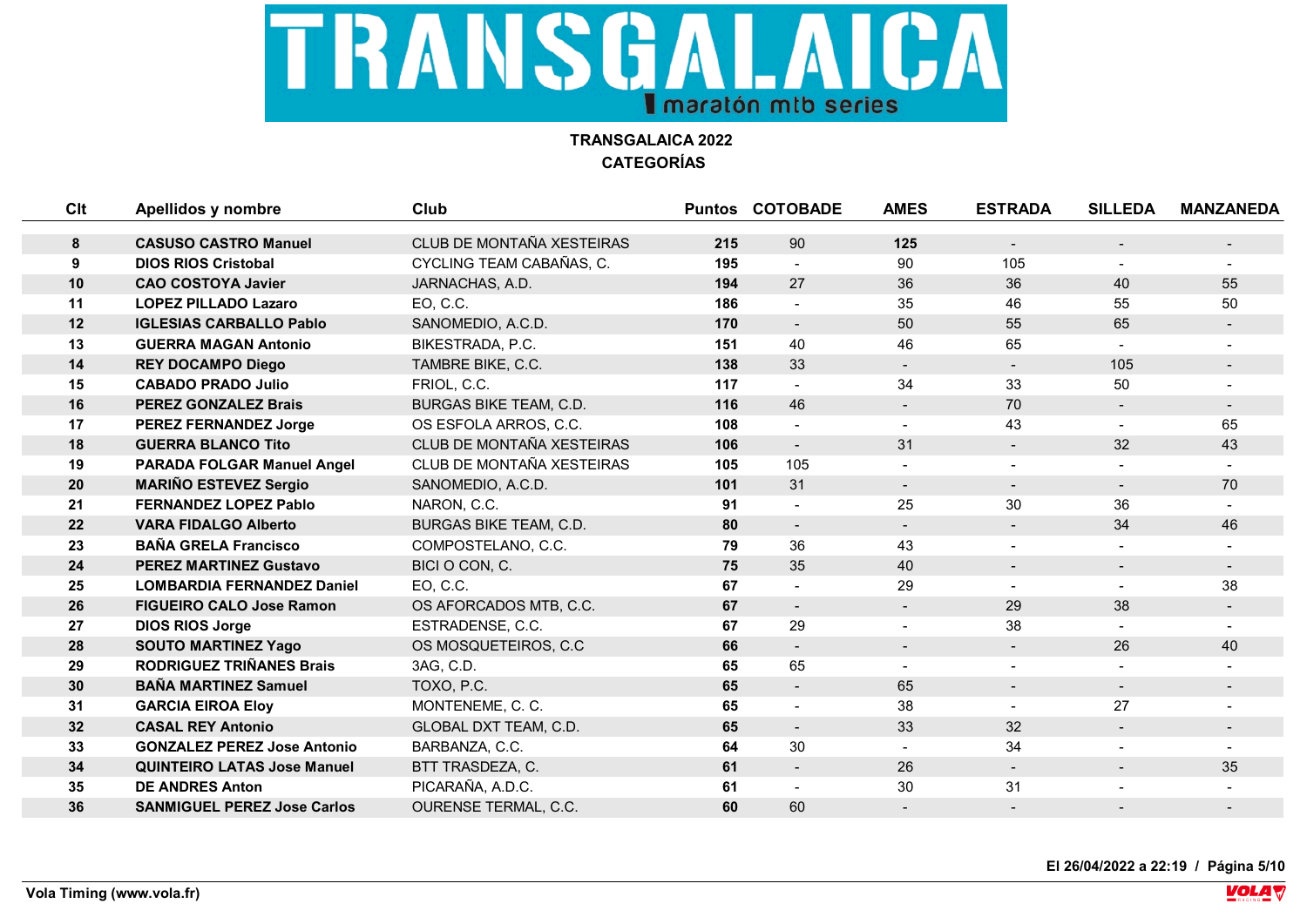

| Clt | Apellidos y nombre                                | Club                       |    | <b>Puntos COTOBADE</b>   | <b>AMES</b>              | <b>ESTRADA</b>           | <b>SILLEDA</b>           | <b>MANZANEDA</b> |
|-----|---------------------------------------------------|----------------------------|----|--------------------------|--------------------------|--------------------------|--------------------------|------------------|
| 37  | <b>REGUEIRO LAGE Daniel</b>                       | CHANTADINO, C.C.           | 50 | 50                       | $\blacksquare$           | $\blacksquare$           | $\blacksquare$           |                  |
| 38  | <b>SUAREZ COUSILLAS Dario</b>                     | MONTENEME, C. C.           | 46 |                          |                          | $\overline{a}$           | 46                       |                  |
| 39  | <b>CERRERA LORENZO Benedicto</b>                  | SANOMEDIO, A.C.D.          | 36 |                          | $\blacksquare$           | $\blacksquare$           | $\blacksquare$           | 36               |
| 40  | NUÑEZ DOMINGUEZ Ivan                              | MONFORTE, C.C.             | 35 |                          | $\blacksquare$           |                          | 35                       |                  |
| 41  | <b>VAZQUEZ MARIÑAS David</b>                      | MEDIA DUCIA, A.D.          | 35 | $\blacksquare$           | $\blacksquare$           | 35                       | $\blacksquare$           | $\blacksquare$   |
| 42  | REBOREDO GONZALEZ Manuel Alberto BTT TRASDEZA, C. |                            | 34 | $\overline{a}$           | $\overline{\phantom{0}}$ | $\blacksquare$           | $\blacksquare$           | 34               |
| 43  | <b>FERNANDEZ RODRIGUEZ Pablo</b>                  | CASTROPOL DEPORTE, C.D.B.  | 34 | 34                       | $\blacksquare$           | $\sim$                   | $\overline{\phantom{a}}$ | $\sim$           |
| 44  | <b>CREGO MIRA Esteban</b>                         | OS ESFOLA ARROS, C.C.      | 33 | $\overline{\phantom{a}}$ | $\overline{\phantom{0}}$ | $\overline{\phantom{0}}$ | $\blacksquare$           | 33               |
| 45  | <b>VAZQUEZ MARTINEZ Daniel</b>                    | IN SITU, C.C.              | 33 |                          |                          |                          | 33                       |                  |
| 46  | <b>OLIVEIRA ABOY Diego Antonio</b>                | CLUB DE MONTAÑA XESTEIRAS  | 32 | 32                       |                          |                          |                          |                  |
| 47  | <b>PEREZ PORTELA Adrian</b>                       | MONTES DO DEZA, C.C.       | 32 | $\overline{\phantom{a}}$ | $\sim$                   | $\blacksquare$           | $\blacksquare$           | 32               |
| 48  | PEREIRAS VAZQUEZ Nelson                           | DO SALNES, C.C.            | 31 |                          | $\blacksquare$           | $\overline{\phantom{0}}$ | 31                       |                  |
| 49  | <b>CORDO LAGE Simon</b>                           | X BIKES, C.C.              | 31 | $\blacksquare$           | $\blacksquare$           | $\blacksquare$           | $\blacksquare$           | 31               |
| 50  | <b>MACEIRAS FIGUEIRAS Adrian</b>                  | MUROS, C.C.                | 30 |                          | $\overline{\phantom{0}}$ | $\blacksquare$           | 30                       |                  |
| 51  | <b>ALVAREZ LOPEZ Javier</b>                       | ANCARES BIKE, C.           | 29 | $\blacksquare$           | $\blacksquare$           | $\overline{\phantom{0}}$ | 29                       | $\blacksquare$   |
| 52  | <b>MOREIRA PEREIRO Adrian</b>                     | 3AG, C.D.                  | 28 | 28                       | $\blacksquare$           | $\blacksquare$           | $\blacksquare$           |                  |
| 53  | <b>TORRON VAZQUEZ-NOGUEROL Jacobo</b>             | PICARAÑA, A.D.C.           | 28 |                          | $\blacksquare$           | 28                       | $\blacksquare$           | $\sim$           |
| 54  | <b>PAREDES RODRIGUEZ Ruben</b>                    | BTTEIROS COVA DA SERPE, C. | 28 |                          | $\blacksquare$           | $\blacksquare$           | 28                       |                  |
| 55  | <b>LOPEZ PORTO Daniel Jose</b>                    | NARON, C.C.                | 28 |                          | 28                       |                          |                          |                  |
| 56  | <b>MOSQUERA VILLAVERDE Valentin</b>               | CLUB DE MONTAÑA XESTEIRAS  | 27 |                          |                          | 27                       | $\blacksquare$           |                  |
| 57  | <b>REGO LOPEZ Marcos</b>                          | BTTEIROS COVA DA SERPE, C. | 27 | $\blacksquare$           | 27                       | $\sim$                   | $\blacksquare$           | $\blacksquare$   |
| 58  | <b>RODRIGUEZ RIVAS Rafael</b>                     | CLUB DE MONTAÑA XESTEIRAS  | 26 |                          |                          | 26                       | $\blacksquare$           |                  |
| 59  | <b>LOPEZ ESTEVEZ Roberto</b>                      | ARAGONTA, C.C.             | 26 | 26                       | $\blacksquare$           | $\blacksquare$           | $\overline{\phantom{a}}$ | $\blacksquare$   |
| 60  | <b>MACHADO ARAUJO Diego</b>                       | MPC TERRAS DE CEA, C.      | 25 |                          |                          | 25                       |                          |                  |
| 61  | <b>GONZALEZ COMEDEIRO Jose Pablo</b>              | BUEU, C.C.                 | 25 |                          |                          |                          | 25                       |                  |

#### **MASTER 40**

| 380<br>OURENSE TERMAL, C.C.<br><b>RODRIGUEZ RIVAS Antonio</b><br>125<br>90<br>ำ∠ວ |  |  |  |  | El 26/04/2022 a 22:19 / | Página 6/1 |  |
|-----------------------------------------------------------------------------------|--|--|--|--|-------------------------|------------|--|
|                                                                                   |  |  |  |  |                         |            |  |

 **Vola Timing (www.vola.fr)**

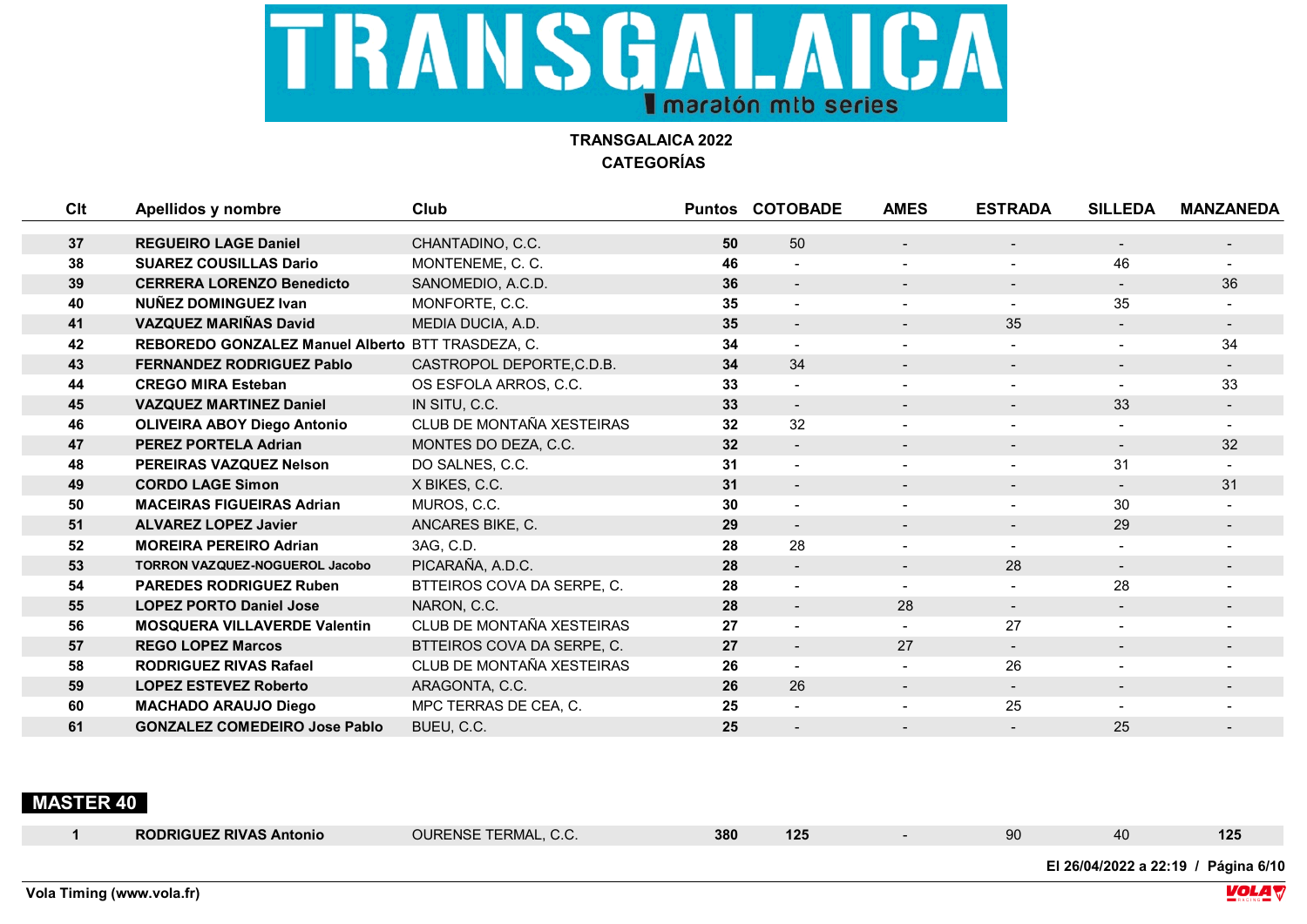

| Clt            | Apellidos y nombre                    | Club                        |     | <b>Puntos COTOBADE</b>   | <b>AMES</b>              | <b>ESTRADA</b>           | <b>SILLEDA</b>           | <b>MANZANEDA</b> |
|----------------|---------------------------------------|-----------------------------|-----|--------------------------|--------------------------|--------------------------|--------------------------|------------------|
|                | <b>ROLLANO VILABOA Abel</b>           | VAGALUME, C.                | 320 | 90                       |                          | 125                      | 105                      |                  |
| $\mathbf{2}$   |                                       |                             |     |                          | $\blacksquare$           |                          |                          | $\sim$           |
| 3              | <b>ACEVEDO RODRIGUEZ Delmiro</b>      | BURGAS BIKE TEAM, C.D.      | 280 |                          | 105                      | 70                       |                          | 105              |
| 4              | <b>ABEAL ORGEIRA Jorge</b>            | 3AG, C.D.                   | 280 | 70                       | 75                       | 60                       | $\overline{\phantom{a}}$ | 75               |
| 5              | <b>PEREIRA SUAREZ Ivan</b>            | CLUB DE MONTAÑA XESTEIRAS   | 270 | 75                       | 90                       | 105                      |                          |                  |
| 6              | <b>NEIRA DIEGUEZ Alberto</b>          | CLUB DE MONTAÑA XESTEIRAS   | 251 | 31                       | 55                       | 50                       | 55                       | 60               |
| $\overline{7}$ | <b>VALIÑA AMEIJENDA Carlos</b>        | 3AG, C.D.                   | 237 | 29                       | 65                       | 40                       | 38                       | 65               |
| 8              | <b>NOVOA PEREZ Jorge</b>              | BURGAS BIKE TEAM, C.D.      | 230 | 105                      | 125                      | $\sim$                   |                          |                  |
| 9              | <b>LORENZO BALSA Jorge</b>            | TRES LUNAS VALDEORRAS, C.D. | 219 | 38                       | $\overline{\phantom{0}}$ | 36                       | 75                       | 70               |
| 10             | <b>SUAREZ Jose Manuel</b>             | BICI O CON, C.              | 211 | 43                       | 70                       | 38                       | 60                       |                  |
| 11             | <b>GOMEZ BESTILLEIRO Jose Manuel</b>  | CLUB DE MONTAÑA XESTEIRAS   | 205 | 40                       | $\blacksquare$           | 75                       |                          | 90               |
| 12             | <b>LODEIRO RODRIGUEZ Jose Javier</b>  | TAMBRE BIKE, C.C.           | 186 | 26                       | 40                       | 32                       | 33                       | 55               |
| 13             | <b>LOIS BARREIRO Ernesto</b>          | BELA OTERO, C.C.            | 177 | 28                       | 43                       | 31                       | 32                       | 43               |
| 14             | <b>FERREIRO OTERO Marco Antonio</b>   | BTTEIROS COVA DA SERPE, C.  | 163 | $\sim$                   | 60                       | 33                       | 70                       | $\sim$           |
| 15             | <b>FERNANDEZ PAMPIN Yago</b>          | BICI VERDE, C.C.            | 158 | 65                       |                          | 43                       | 50                       |                  |
| 16             | <b>CANOSA CANOSA Uxio</b>             | OS ESFOLA ARROS, C.C.       | 155 | $\overline{\phantom{a}}$ | $\blacksquare$           | 65                       | 90                       |                  |
| 17             | <b>MONTES VARELA Marcos</b>           | CLUB DE MONTAÑA XESTEIRAS   | 147 | 55                       | $\overline{\phantom{0}}$ | 46                       | 46                       |                  |
| 18             | <b>DEUS GOMEZ Jose Manuel</b>         | OS ESFOLA ARROS, C.C.       | 141 | $\blacksquare$           | 35                       | 30                       | 30                       | 46               |
| 19             | <b>TRASBACH SOMOZA Alejandro</b>      | CLUB DE MONTAÑA XESTEIRAS   | 125 |                          |                          |                          | 125                      |                  |
| 20             | PEÑA ALVAREZ Marcos                   | 3AG, C.D.                   | 114 | 36                       | $\blacksquare$           | 35                       | 43                       | $\sim$           |
| 21             | <b>MASCATO FERNANDEZ Yago</b>         | TOXO, P.C.                  | 105 | 35                       |                          | 34                       | 36                       |                  |
| 22             | <b>HERBELLO MARZAN Manuel Alberto</b> | QUEBICI-MARCISPORT, C.      | 96  | $\blacksquare$           | 32                       | 26                       | $\blacksquare$           | 38               |
| 23             | <b>FONTAN TRONCOSO Roberto</b>        | CORBELO, C.C.               | 88  |                          | 38                       | 25                       | 25                       |                  |
| 24             | <b>PATIÑO VILAS Jose</b>              | PINARIUM, C.D.              | 76  | $\blacksquare$           | 50                       | $\blacksquare$           | 26                       | $\sim$           |
| 25             | <b>CASTRO LOPEZ Rafael</b>            | ATLETICO AGUZO, C.D.        | 69  | 34                       |                          |                          | 35                       |                  |
| 26             | <b>INSUA GARCIA Isaac</b>             | OS ESFOLA ARROS, C.C.       | 67  |                          | 36                       | $\overline{\phantom{a}}$ | 31                       |                  |
| 27             | <b>LOPEZ GOMEZ Jose Antonio</b>       | <b>ESCURIALENSE C.C.</b>    | 65  |                          |                          |                          | 65                       |                  |
| 28             | <b>MUÑIZ ALVAREZ Juan Jose</b>        | O GROVE, C.C.               | 65  | 25                       | $\overline{\phantom{a}}$ | $\blacksquare$           | $\overline{\phantom{a}}$ | 40               |
| 29             | <b>FIGUEIRO CASTRO Jose Manuel</b>    | CLUB DE MONTAÑA XESTEIRAS   | 61  |                          | 34                       | 27                       | $\blacksquare$           |                  |
| 30             | <b>CARDOSO COSTA Nelson Jose</b>      | OS MOSQUETEIROS, C.C        | 61  | 32                       |                          | 29                       |                          |                  |

**El 26/04/2022 a 22:19 / Página 7/10**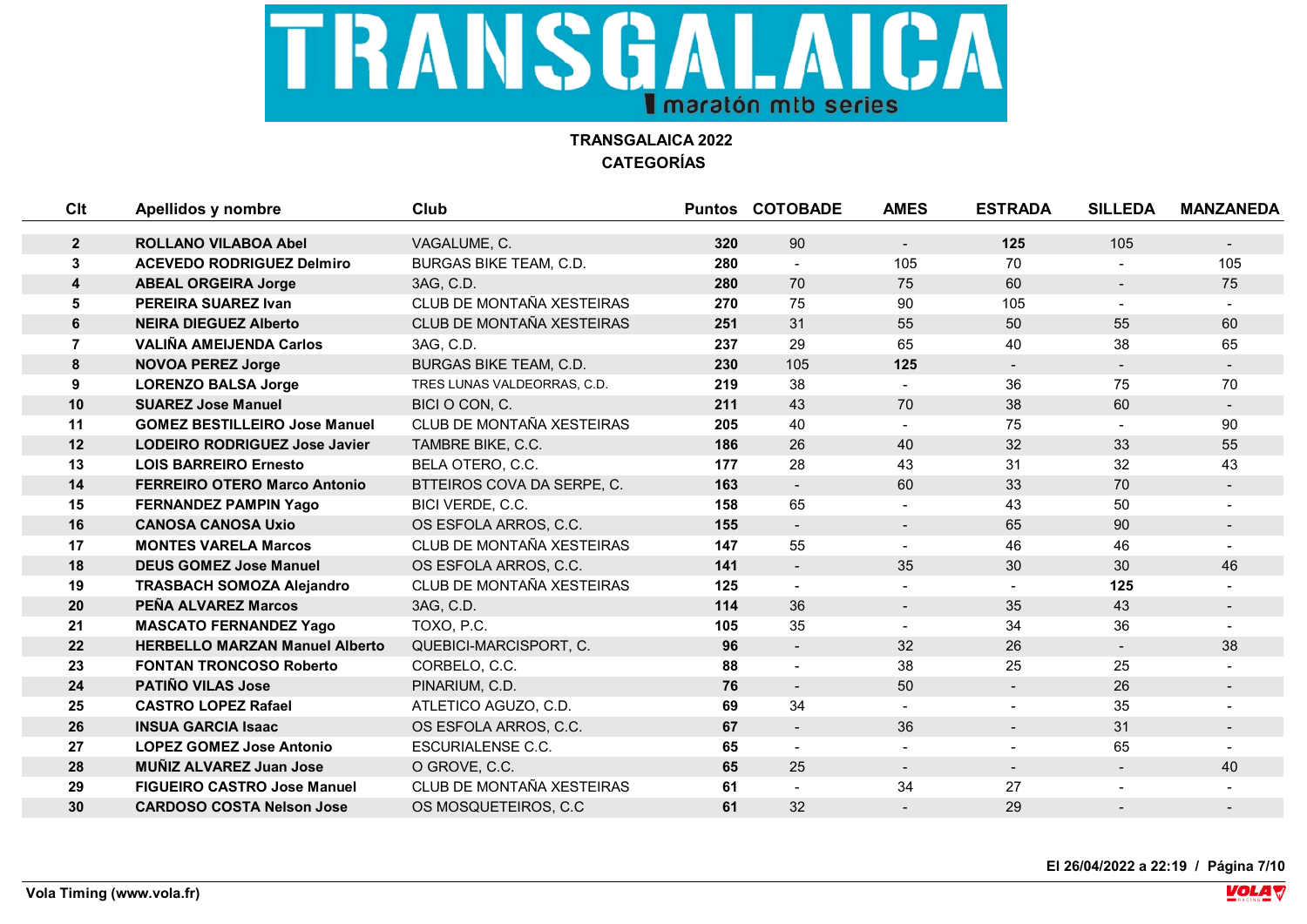

| Clt | Apellidos y nombre                                                | <b>Club</b>                   |    | <b>Puntos COTOBADE</b>   | <b>AMES</b>    | <b>ESTRADA</b>           | <b>SILLEDA</b>           | <b>MANZANEDA</b> |
|-----|-------------------------------------------------------------------|-------------------------------|----|--------------------------|----------------|--------------------------|--------------------------|------------------|
|     |                                                                   |                               |    |                          |                |                          |                          |                  |
| 31  | <b>VALE GARCIA Marcos</b>                                         | GRAFICAS LAR, P.C.            | 60 | 60                       | $\blacksquare$ | $\overline{\phantom{a}}$ | $\blacksquare$           |                  |
| 32  | <b>COUSILLAS FIGUEIRAS Gines</b>                                  | 3AG, C.D.                     | 60 | 33                       |                |                          | 27                       |                  |
| 33  | <b>COUSO MARTINEZ Javier</b>                                      | FARTO, C.C.                   | 60 | $\blacksquare$           | 29             | $\blacksquare$           | $\blacksquare$           | 31               |
| 34  | <b>PEREZ COTELO Carlos Alberto</b>                                | 3AG, C.D.                     | 55 |                          |                | 55                       | $\overline{a}$           |                  |
| 35  | <b>SILVA GARCIA Javier</b>                                        | OS AFORCADOS MTB, C.C.        | 55 | 27                       | $\blacksquare$ | 28                       | $\blacksquare$           |                  |
| 36  | <b>REGUEIRA RIVELA Jose Manuel</b>                                | CHANTADINO, C.C.              | 50 | 50                       |                |                          |                          |                  |
| 37  | <b>GARCIA DOMINGUEZ Sergio</b>                                    | EL PUERTO BWS, C.             | 46 | 46                       | $\blacksquare$ | $\blacksquare$           | $\overline{\phantom{a}}$ |                  |
| 38  | <b>RODRIGUEZ Ivan</b>                                             | EO, C.C.                      | 46 |                          | 46             |                          |                          |                  |
| 39  | <b>GUEDE GARCIA Luis Alberto</b>                                  | <b>BURGAS BIKE TEAM, C.D.</b> | 36 |                          | $\blacksquare$ |                          | $\blacksquare$           | 36               |
| 40  | <b>PENA CARAMES Fernando</b>                                      | MONTES DO DEZA, C.C.          | 35 |                          |                |                          |                          | 35               |
| 41  | <b>SUAREZ SOUTO David</b>                                         | QUEBICI-MARCISPORT, C.        | 34 |                          |                |                          |                          | 34               |
| 42  | <b>VERDIA VERDIA Jose Manuel</b>                                  | CICLOSQUINTENA, C.            | 34 |                          | $\sim$         | $\overline{a}$           | 34                       |                  |
| 43  | <b>VILASO GONZALEZ Pablo</b>                                      | QUEBICI-MARCISPORT, C.        | 33 | $\overline{a}$           | 33             |                          |                          |                  |
| 44  | <b>VELOSO BLANCO Diego</b>                                        | BICI O CON, C.                | 33 |                          | $\blacksquare$ | $\blacksquare$           | $\blacksquare$           | 33               |
| 45  | <b>LODEIRO RODRIGUEZ Luis Alberto</b>                             | TAMBRE BIKE, C.C.             | 32 | $\blacksquare$           | $\sim$         | $\blacksquare$           | $\blacksquare$           | 32               |
| 46  | <b>CEREZO CERVANTES Francisco Javier ALBURIDERS CLUB CICLISTA</b> |                               | 31 |                          | 31             |                          |                          |                  |
| 47  | <b>GARCIA GONZALEZ Jose</b>                                       | <b>BURGAS BIKE TEAM, C.D.</b> | 30 | $\blacksquare$           | 30             | $\blacksquare$           | $\blacksquare$           | $\sim$           |
| 48  | <b>BARREIRO MALVIDO Santiago</b>                                  | MASTER MORRAZO, C.            | 30 | 30                       |                | $\blacksquare$           | $\blacksquare$           |                  |
| 49  | <b>MARTIN VARELA Alberto</b>                                      | BICI O CON, C.                | 30 | $\blacksquare$           | $\blacksquare$ | $\overline{\phantom{a}}$ | $\blacksquare$           | 30               |
| 50  | <b>FERREIRO MOLEDO Francisco</b>                                  | AVELAIÑAS, C.C.               | 29 |                          |                |                          | 29                       |                  |
| 51  | <b>LOPEZ GONZALEZ Ruben</b>                                       | <b>BURGAS BIKE TEAM, C.D.</b> | 29 | $\blacksquare$           | $\blacksquare$ | $\blacksquare$           | $\blacksquare$           | 29               |
| 52  | <b>VALDES CASTRO Jorge</b>                                        | <b>BURGAS BIKE TEAM, C.D.</b> | 28 |                          |                | $\blacksquare$           | 28                       |                  |
| 53  | <b>SAAVEDRA GONZALEZ Victor Jose</b>                              | CLUB DE MONTAÑA XESTEIRAS     | 28 | $\overline{\phantom{a}}$ | $\sim$         | $\blacksquare$           | $\blacksquare$           | 28               |
| 54  | <b>GONTAN OTERO Juan Manuel</b>                                   | BICIS OLIVEIRA, C.C.          | 28 |                          | 28             |                          |                          |                  |
| 55  | <b>CAAMAÑO SESTAYO Santiago</b>                                   | MUROS, C.C.                   | 27 |                          | 27             | $\blacksquare$           | $\blacksquare$           | $\blacksquare$   |
| 56  | <b>MATO CAMIÑO Jose Miguel</b>                                    | BIKESTRADA, P.C.              | 27 |                          | $\blacksquare$ |                          |                          | 27               |
| 57  | <b>GOMEZ GOMEZ Francisco Javie</b>                                | FARTO, C.C.                   | 26 |                          | 26             |                          | $\overline{\phantom{a}}$ |                  |
| 58  | <b>SANTIAGO MACIAS Miguel Angel</b>                               | FORNELOS DE MONTES, A. D.     | 26 |                          |                |                          |                          | 26               |
| 59  | <b>FERNANDEZ CANOSSA Gustavo</b>                                  | <b>OURENSE TERMAL, C.C.</b>   | 25 |                          |                |                          |                          | 25               |

**El 26/04/2022 a 22:19 / Página 8/10**

**VOLA**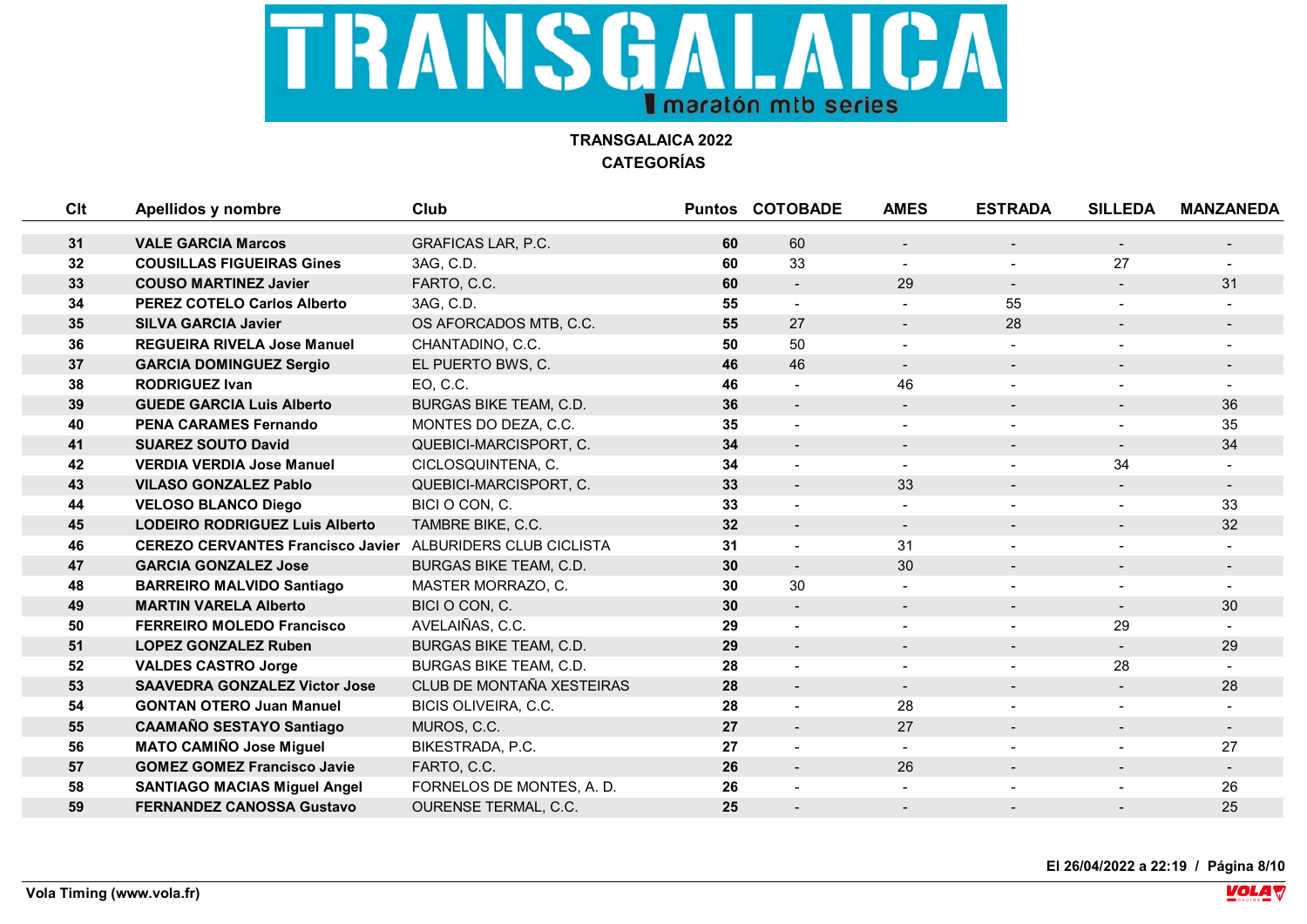

| $\sim$<br>◡川 | ' nombre                    | Club                        | Puntos   | <b>COTOBADE</b> | <b>AMES</b> | <b>ESTRADA</b> | SIL<br><b>EDA</b> | <b>MANZANEDA</b> |
|--------------|-----------------------------|-----------------------------|----------|-----------------|-------------|----------------|-------------------|------------------|
|              |                             |                             |          |                 |             |                |                   |                  |
| 60           | <b>ANDRES LAGO Jonathan</b> | PLAN C. C.D.<br>$\sim$ U.L. | クト<br>∠J |                 | $\sim$      |                |                   |                  |

## **MASTER 50-60**

|                | <b>LOPEZ CEDRON Francisco Xavier</b>    | MTC TEAM, C.                | 625 | 125                      | 125                      | 125            | 125            | 125                      |
|----------------|-----------------------------------------|-----------------------------|-----|--------------------------|--------------------------|----------------|----------------|--------------------------|
| $\overline{2}$ | <b>FERNANDEZ RODRIGUEZ Julio</b>        | 2 RUEDAS, C.C.              | 390 | 105                      | $\blacksquare$           | 105            | 105            | 75                       |
| $\mathbf{3}$   | <b>OTERO AMOR Carlos</b>                | CYCLING TEAM CABAÑAS, C.    | 390 | 75                       | 75                       | 60             | 75             | 105                      |
| 4              | DA COSTA DINIS Victor Manuel            | CORREDOIRA, P.C.            | 316 | 46                       | 65                       | 70             | 70             | 65                       |
| 5              | <b>MARNOTES VILLANUEVA Antonio</b>      | MPC TERRAS DE CEA, C.       | 263 | 43                       | $\sim$                   | 65             | 65             | 90                       |
| 6              | <b>GONZALEZ BASTOS Oscar</b>            | MAIS QUE BICIS, C.C.        | 245 | 50                       | 105                      | 90             | $\blacksquare$ |                          |
| $\overline{7}$ | <b>UCHA PAZ Victor Manuel</b>           | BUEU, C.C.                  | 205 | 60                       | $\blacksquare$           | 55             | 90             | $\blacksquare$           |
| 8              | <b>VILLANUEVA GOMEZ Jose Ramon</b>      | ARMENTEIRA E PUNTO, C.      | 200 | 70                       | 70                       |                | $\blacksquare$ | 60                       |
| 9              | RODRIGUEZ GONZALEZ Francisco Jose       | CHANTADINO, C.C.            | 198 | 30                       | 36                       | 36             | 46             | 50                       |
| 10             | <b>GARCIA GARCIA Juan Jesus</b>         | CASTROPOL DEPORTE, C.D.B.   | 190 | 65                       | 50                       | 75             | $\blacksquare$ | $\blacksquare$           |
| 11             | <b>CASTELO VAZQUEZ Jose Ramon</b>       | CLUB DE MONTAÑA XESTEIRAS   | 179 | 55                       | 90                       | 34             | $\blacksquare$ | $\sim$                   |
| 12             | <b>CASALDERREY RAMIREZ Aquilino</b>     | RIBADUMIA, C.C.             | 177 | 27                       | 40                       | $\blacksquare$ | 55             | 55                       |
| 13             | <b>FELIPEZ PAZOS Jesus</b>              | LARACHA, C.C.               | 144 | 38                       | $\sim$                   | 46             | 60             | $\sim$                   |
| 14             | <b>GUTIERREZ CENTENO Oscar Javier</b>   | EL PUERTO BWS, C.           | 132 | 34                       | 60                       | 38             | $\blacksquare$ | $\blacksquare$           |
| 15             | <b>POMBO VIDAL Francisco Javier</b>     | RIBADUMIA, C.C.             | 111 | 28                       | 43                       | 40             | $\blacksquare$ | $\blacksquare$           |
| 16             | <b>SAMPAYO MENENDEZ Francisco Javie</b> | MONTES DO DEZA, C.C.        | 102 | 29                       | 38                       | 35             | $\blacksquare$ | $\blacksquare$           |
| 17             | FERNANDEZ CASTIÑEIRA Alberto            | CHANTADINO, C.C.            | 97  | 31                       | $\sim$                   | 28             | 38             |                          |
| 18             | <b>GALDO BOGO Miguel Angel</b>          | ESMELLE, C.                 | 92  |                          | 34                       | 25             | 33             | $\overline{\phantom{a}}$ |
| 19             | <b>CASTRO LAGO Manuel</b>               | TOXO, P.C.                  | 90  | 90                       | $\blacksquare$           | $\blacksquare$ | $\blacksquare$ | $\blacksquare$           |
| 20             | <b>BRION TUBIO Carlos</b>               | RSBIKE.BOIRO, C.C.          | 83  | 40                       | $\blacksquare$           | 43             | $\blacksquare$ | $\blacksquare$           |
| 21             | <b>GARCIA VILAS Santiago</b>            | BTT TROTACUMES, C.          | 65  | 32                       | $\blacksquare$           | 33             | $\blacksquare$ | $\sim$                   |
| 22             | <b>RUEDA SOAGE Ernesto</b>              | BIKE OU NON VAI, P.C.       | 65  | 33                       | $\blacksquare$           | 32             | $\blacksquare$ | $\blacksquare$           |
| 23             | <b>GOMEZ LORENZO Carlos</b>             | <b>OURENSE TERMAL, C.C.</b> | 55  | $\overline{\phantom{0}}$ | 55                       | $\sim$         | $\blacksquare$ | $\blacksquare$           |
| 24             | <b>RODRIGUEZ RODRIGUEZ Jose Luis</b>    | MONTE XALO, P.C.            | 50  |                          | $\overline{\phantom{a}}$ | 50             |                | $\blacksquare$           |

**El 26/04/2022 a 22:19 / Página 9/10**